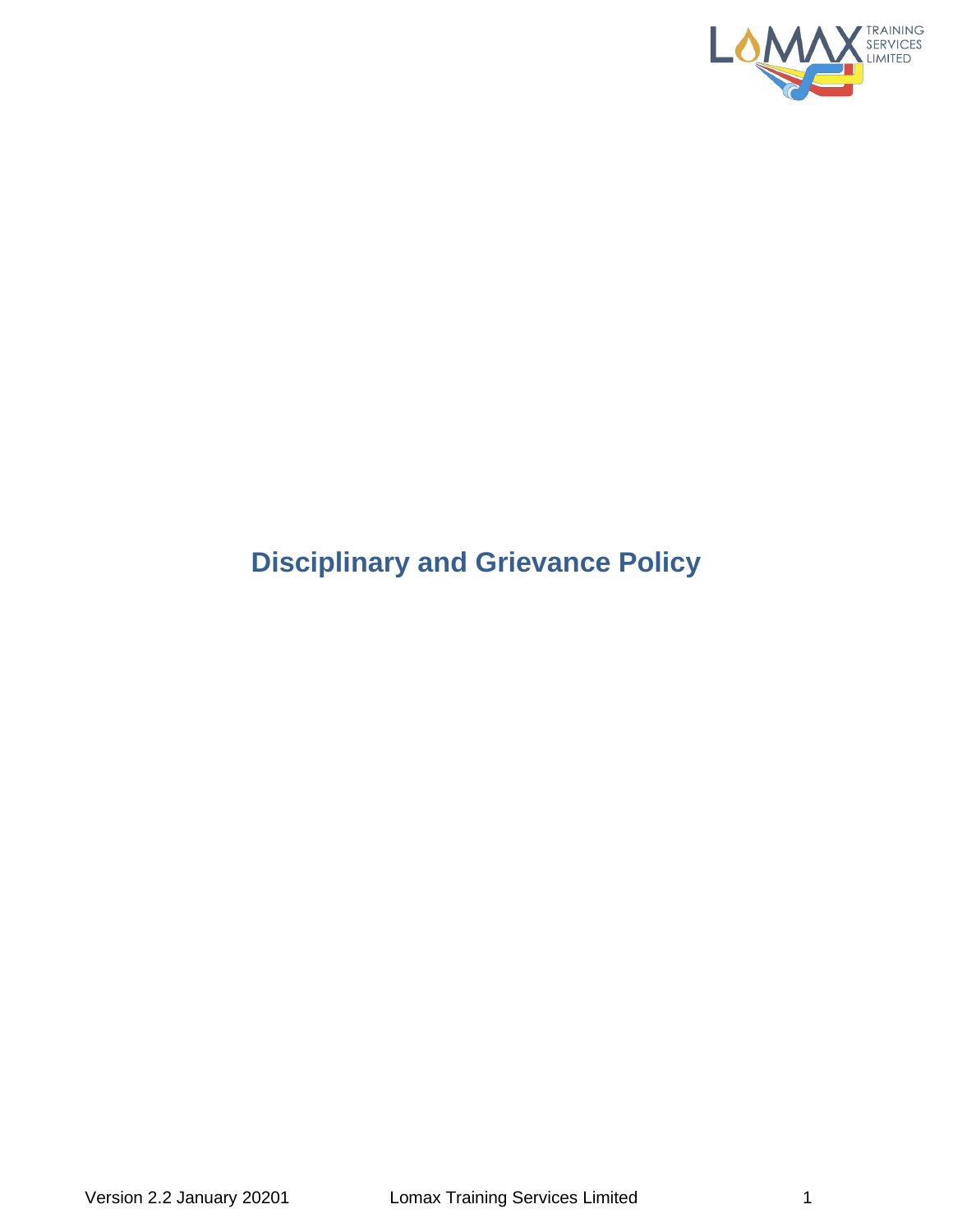

# **Purpose and scope**

This procedure is designed to help and encourage all employees to achieve and maintain standards of conduct, attendance, and job performance. The company rules and this procedure apply to all employees. The aim is to ensure consistent and fair treatment for all in the organisation.

# **Principles**

Informal action will be considered, where appropriate, to resolve problems.

No disciplinary action will be taken against an employee until the case has been fully investigated.

For formal action the employee will be advised of the nature of the complaint against him or her and will be given the opportunity to state his or her case before any decision is made at a disciplinary meeting.

Employees will be provided, where appropriate, with written copies of evidence and relevant witness statements in advance of a disciplinary meeting.

At all stages of the procedure the employee will have the right to be accompanied by a trade union representative, or work colleague.

No employee will be dismissed for a first breach of discipline except in the case of gross misconduct, when the penalty will be dismissal without notice or payment in lieu of notice.

An employee will have the right to appeal against any disciplinary action.

The procedure may be implemented at any stage if the employee's alleged misconduct warrants this.

#### **The Procedure**

First stage of formal procedure

This will normally be either:

• An improvement notes for unsatisfactory performance if performance does not meet acceptable standards.

This will set out the performance problem, the improvement that is required, the timescale, any help that may be given and the right of appeal. The individual will be advised that it constitutes the first stage of the formal procedure. A record of the improvement note will be kept for 12 months, but will then be considered spent – subject to achieving and sustaining satisfactory performance

OR

• A first warning for misconduct if conduct does not meet acceptable standards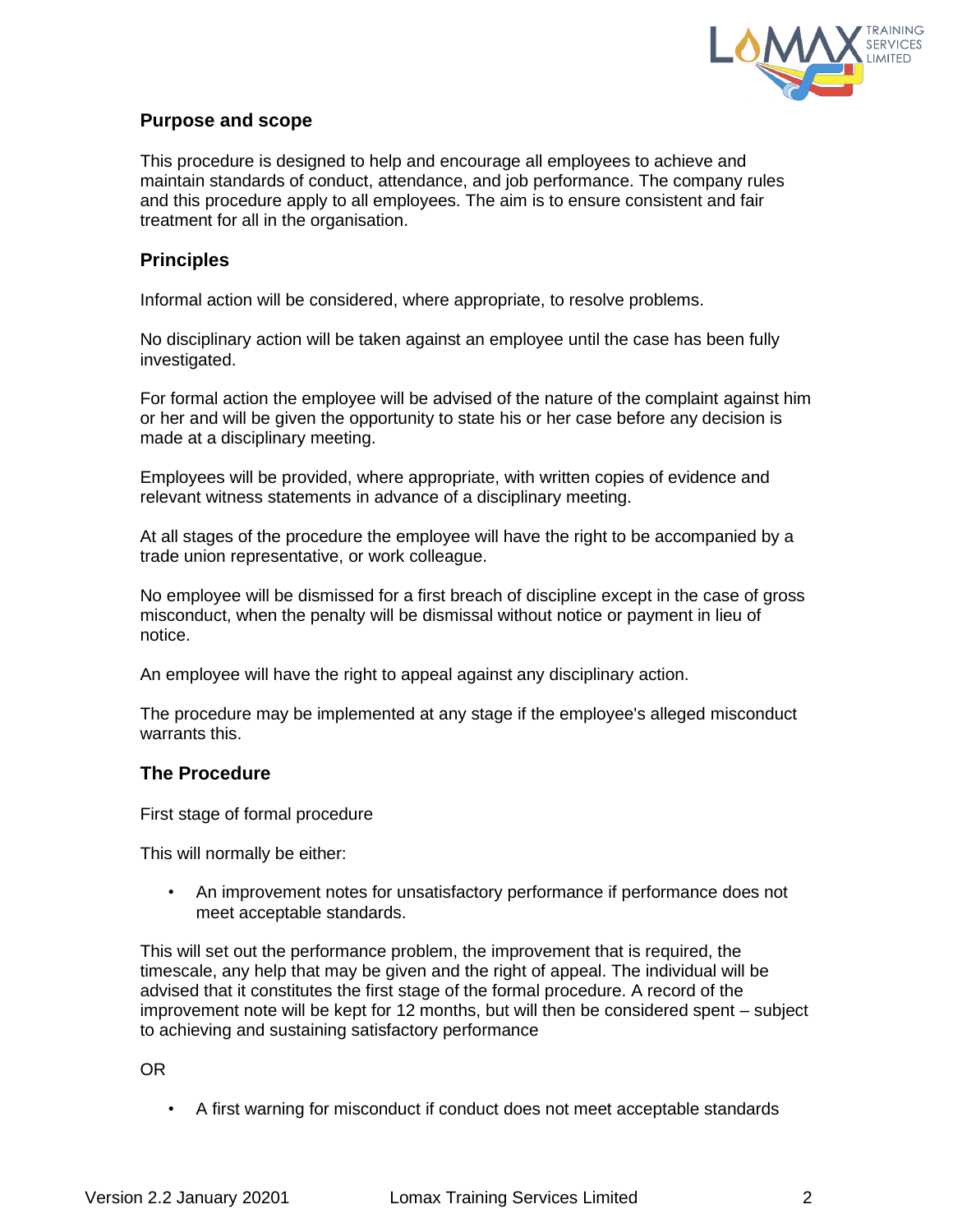

This will be in writing and set out the nature of the misconduct and the change in behavior required and the right of appeal. The warning will also inform the employee that a final written warning may be considered if there is no sustained satisfactory improvement or change. A record of the warning will be kept, but it will be disregarded for disciplinary purposes after a specified period of 12 months.

# **Final Written Warning**

If the offence is sufficiently serious, or if there is further misconduct or a failure to improve performance during the currency of a prior warning, a final written warning may be given to the employee.

This will give details of the complaint, the improvement required and the timescale. It will also warn that failure to improve may lead to dismissal (or some other action short of dismissal) and will refer to the right of appeal. A copy of this written warning will be kept by the Company Secretary but will be disregarded for disciplinary purposes after 12 months subject to achieving and sustaining satisfactory conduct or performance.

#### **Dismissal or other sanction**

If there is still further misconduct or failure to improve performance the final step in the procedure may be dismissal or some other action short of dismissal such as demotion or disciplinary suspension or transfer. Dismissal decisions can only be taken by the General Manager or Managing Director, and the employee will be provided in writing with reasons for dismissal, the date on which the employment will terminate, and the right of appeal.

If some sanction short of dismissal is imposed, the employee will receive details of the complaint, will be warned that dismissal could result if there is no satisfactory improvement and will be advised of the right of appeal. A copy of the written warning will be kept by the appropriate manager but will be disregarded for disciplinary purposes after12 months subject to achievement and sustainment of satisfactory conduct or performance.

#### **Gross misconduct**

The following list provides some examples of offences which are normally regarded as gross misconduct:

- Theft or fraud
- Physical violence or bullying
- Deliberate and serious damage to property
- Serious misuse of an organisation's property or name
- Deliberately accessing internet sites containing pornographic, offensive, or obscene material
- Serious insubordination
- Unlawful discrimination or harassment
- Bringing the organisation into serious disrepute
- Serious incapability at work brought on by alcohol or illegal drugs
- Causing loss, damage, or injury through serious negligence
- A serious breach of health and safety rules
- A serious breach of confidence.